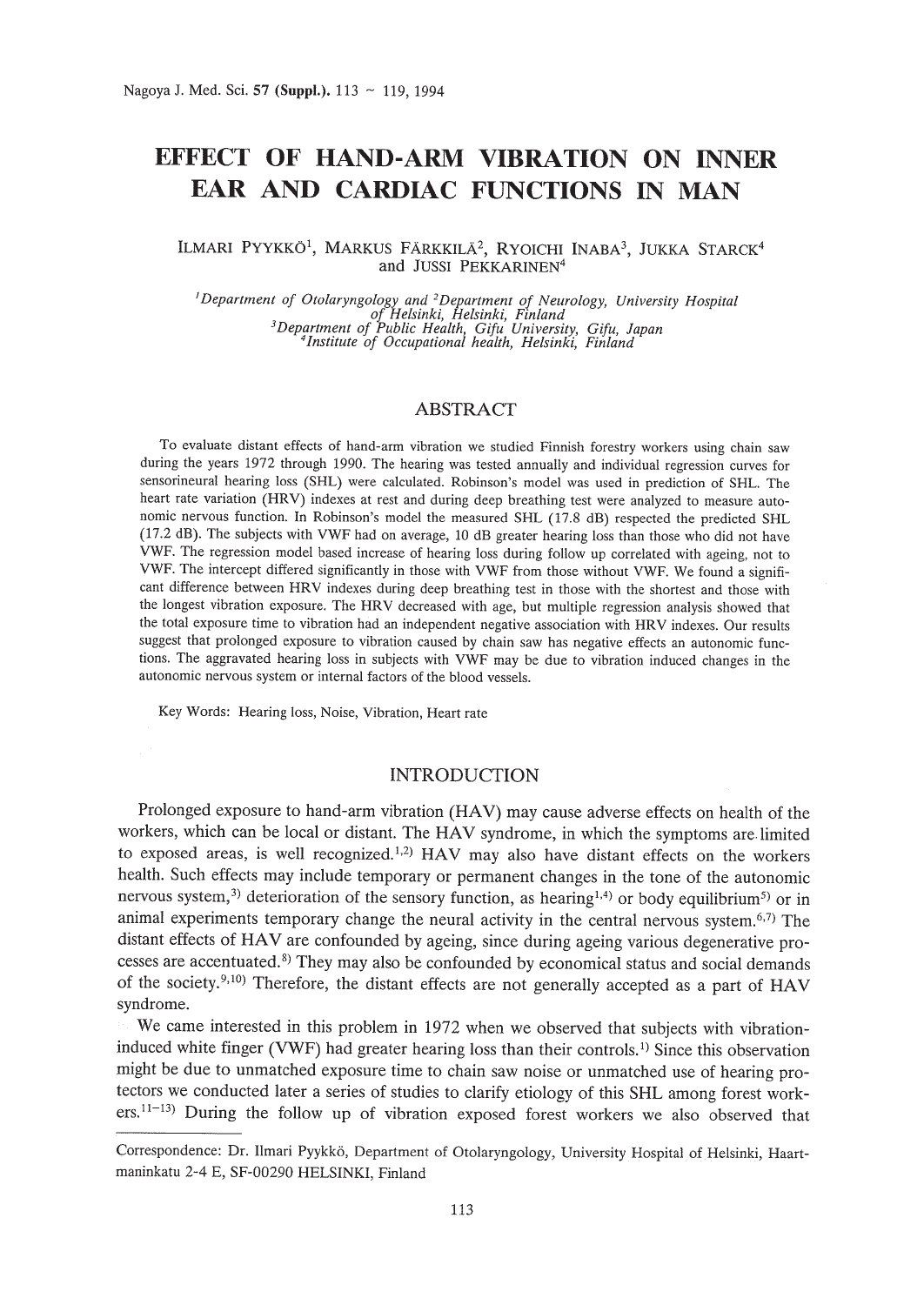different neurogenic and autonomic symptoms were some of the main complaints. Therefore we conducted measurement and computed analysis of the heart rate variation during standardized breathing test referring to autonomic nervous system function in forest workers exposed to chain saw vibration.<sup>8)</sup> The present paper contains a summary of data that is partly presented before.

# MATERIAL AND METHODS

The investigation was carried out in connection with a compulsory health survey in Suomussalmi country in North-Eastern Finland during the years 1972 to 1990.<sup>1,10,14</sup>) The number of subjects varied in different years from 118 to 217 professional forest workers.

In connection with compulsory health examinations the workers filled a questionnaire focusing on symptoms of HAV syndrome, on autonomic disorders and on factors known to cause SHL. A medical history was done and a general history of working hours and medical symptoms were carried out. Also, the use of earmuffs was asked, as well as the history of vibration syndrome.<sup>2)</sup> In all subjects the hearing was annually evaluated with audiometry. In connection with the physical examination the ears were inspected.

To measure individual SHL, a mean hearing threshold of both ears at 4000 Hz was used. To standardize the effect of age, exposure and use of ear muffs Robinson's model<sup>15)</sup> for development of SHL was used. In Robinson's model the age corrected hearing level is related to A-weighted equivalent level and exposure time. Individual values were calculated for each worker according to a model published previously.<sup>13)</sup>

In addition, a linear regression model was calculated for 98 subjects in whom hearing could be followed up since 1972 so that the deterioration of hearing at 4000 Hz could be followed. For the subjects goodness of fit, regression coefficient and intercept were determined.

The function of autonomous nervous system was eveluated among 217 forest workers by questionnaire, and 88 professionals of them were selected for detailed cardiovascular tests. The subjects lay supine for 5 minutes after which bipolar ECG was recorded. The heart rate variation was studied by asking the subject to breath deep rhythmically according to tape recorded instructions. A rate of 6 respiratory cycles per minute was used. 16) In the analysis the ECG signal was amplified and band-pass filtered, the R-R interval vectors were trend corrected. Among other variables the mean length of R-R interval was measured and coefficient of variation was calculated. Furthermore, the spectral analysis of the R-R interval was calculated.<sup>8)</sup>

## RESULTS

#### *1. Hearing loss*

*Age:* In 1990 the measured SHL for the group was 27.3 dB at 4000 Hz. The prediction of SHL based on Robinson's model resulted in a SHL of 25.4 dB at 4000 Hz. The effect of age can also be evaluated by Robinson's model and based on the model the ageing alone was responsible for SHL of 7.6 dB. In non-age corrected analysis the ageing was the most important risk factor for the development of SHL and could explain about 25 per cent of the variance in SHL ( $r=0.512$ ,  $p < 0.001$ ).

*Exposure:* A significant correlation existed between SHL and noise exposure (r=0.317, p < 0.001). When the effect of age (7.6 dB as defined by Robinson's model) was subtracted from the measured hearing loss, the resulted SHL yielded for the group an average hearing loss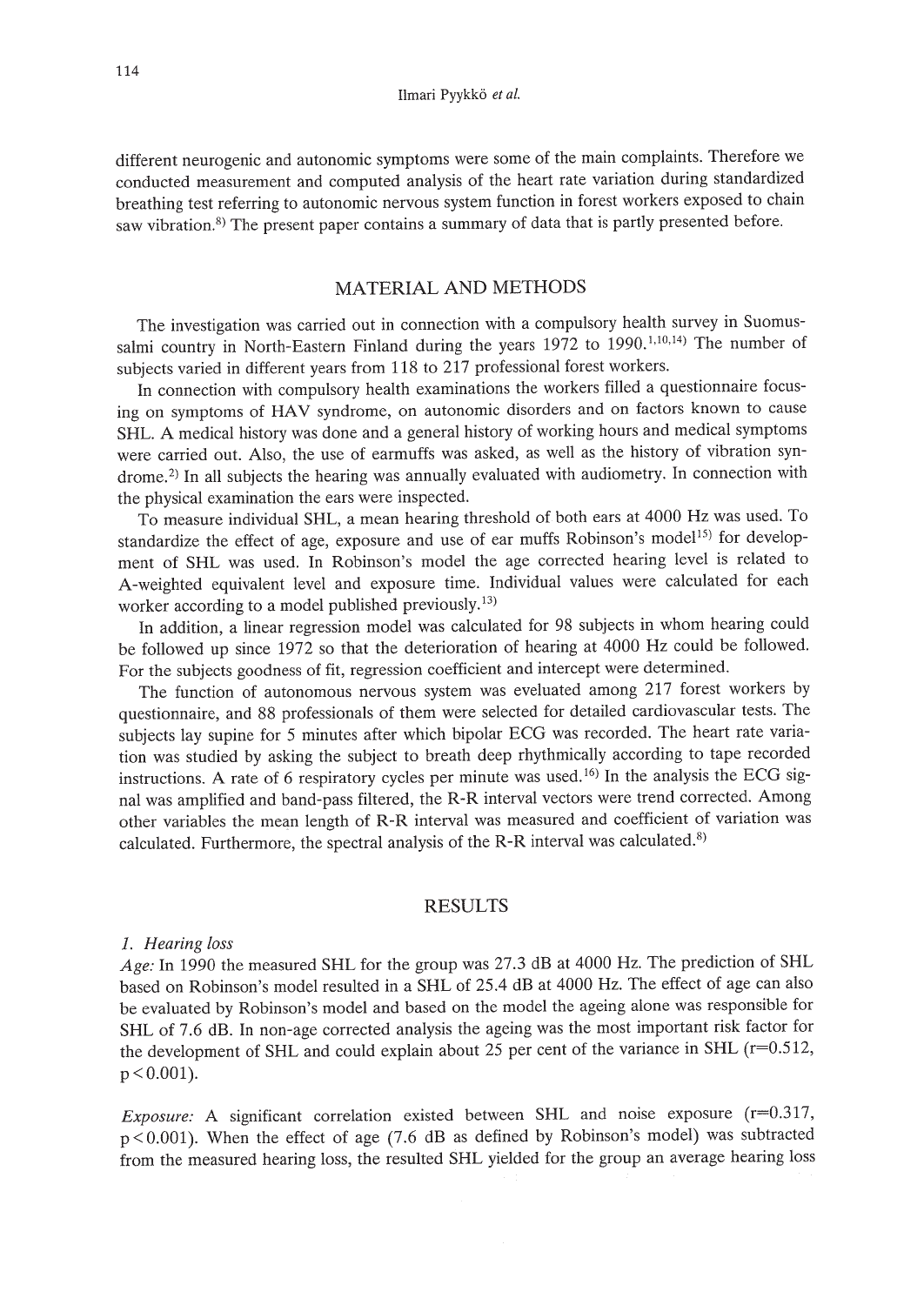of 17.8 dB. This calculated value was close to the predicted value derived from Robinson's model, 17.2 dB, that is based on exposure and age controlled data of the workers.

*Vibration syndrome:* The occurrence of VWF correlated significantly with the SHL  $(r=0.201,$ p < 0.01). When the subjects with VWF were removed from the subjects the average gain in the hearing loss at 4000 Hz was 10 dB.

*Development of hearing loss:* For 98 subject, in whom the hearing loss had been followed at least 10 years a regression line with regression coefficient and intercept was calculated to evaluate to progression of SHL at 4000 Hz as a function of time (Fig. 1). In linear regression analysis we found out that age correlated highly significantly with progression of SHL at 4000 Hz  $(r=0.254, p<0.05)$ . In step wise linear regression analysis it was the only significant factor correlating for progression of hearing loss (F=9.46,  $p < 0.05$ ). Neither the exposure not VWF could explain any progression of SHL.

We also examined whether the initial hearing loss at 1972 would depend on environmental factors. We found out significant correlation of the intercept with exposure  $(r=0.259, p<0.05)$ age ( $r=0.40$ ,  $p<0.001$ ) and with VWF ( $r=0.293$ ,  $p<0.01$ ). In step wise linear regression analysis age and VWF could explain 25% of the variability of the intercept. Thus, when concerning the VWF it determines the initial hearing loss but it does not explain the aggravation of the hearing loss during the follow up.



Fig. 1. Hearing loss at 4000 Hz in a forest worker at years 1972-1986. The line represents a linear regression function,  $y=a+b(x)$ .  $r=0.854$ .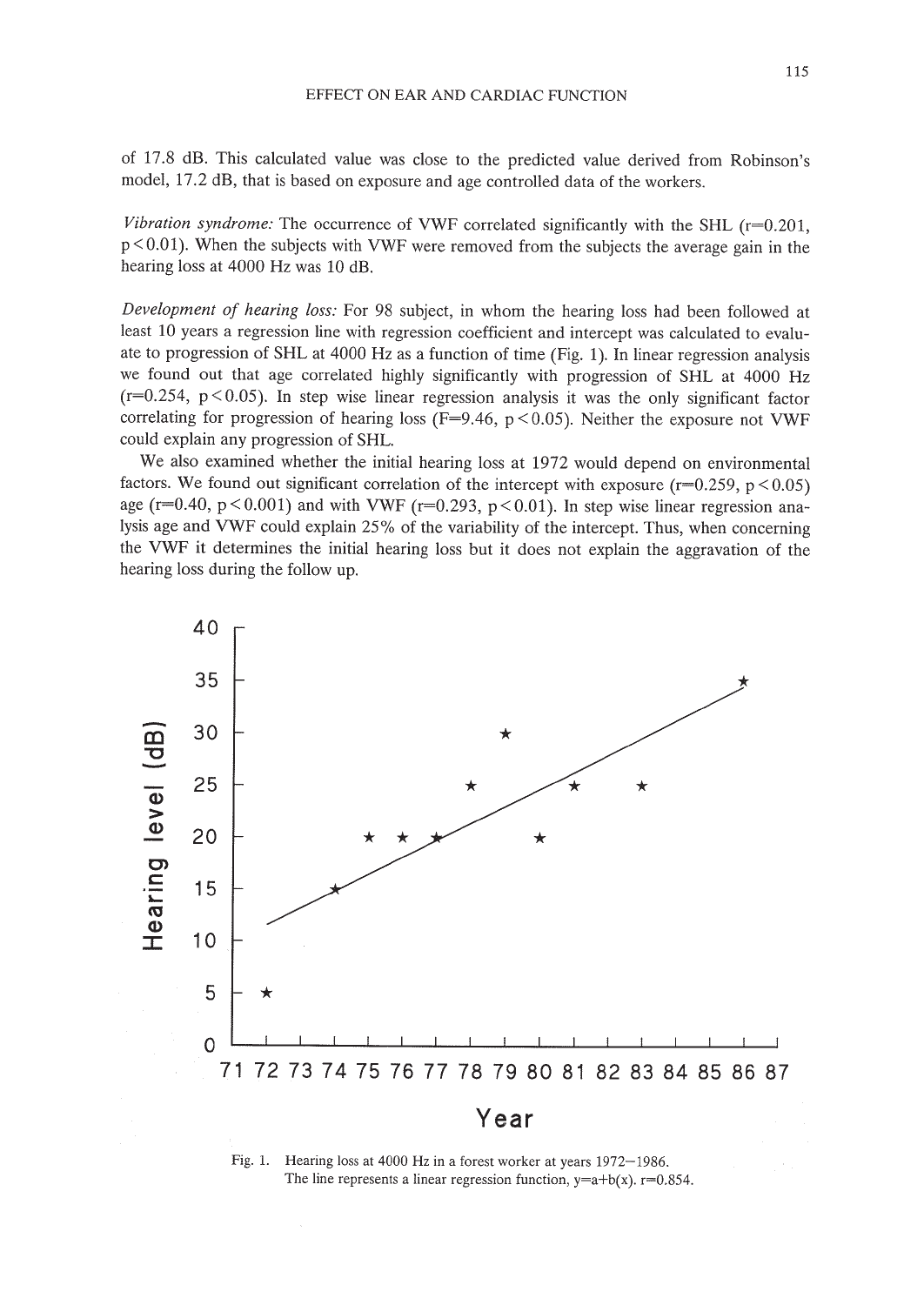

Fig. 2. Coefficient of variation of heart rate at different age groups during rest (open bar) and during guided breathing (shaded bar).

The results are given in percent. The stars indicate probability values when compared with the youngest age groups.  $\mathbf{p} < 0.05$ ,  $\mathbf{p} < 0.01$ ,  $\mathbf{p} < 0.001$ .

#### *2. Autonomic nervousfunction*

The HRV decreased with age and there was a significant difference in the HRV during the deep breathing test when correlating the CV with different age groups  $(p < 0.001)$  (Fig. 2). To examine the effect of the vibration exposure time on the HRV a multiple linear regression analysis was carried out. We found out that both age and total exposure time to vibration had a significant negative correlation with HRV in deep breathing test, but only age had a significant correlation with the HRV in rest condition.

The spectral analysis using the FFT-technique was carried out in HRV data. The frequency range was divided into eight bands each 0.05 Hz wide. The power content (FRP) of each spectra was calculated. The FRPs in the resting state decreased with age at all frequency bands. There was also a significant difference in FRP depending on age group. When the age matched subjects were further divided into three subgroups depending on sawing time we found out significant differences ( $p < 0.05$ ) between FRPs of those with vibration exposure times less than 140,000 h. and those with exposure time of more than 190,000 h. at frequency bands 0.05-0.25 Hz and in the deep breathing test in the frequency bands of 0.05-0.3 Hz. The presence or absence of VWF did not correlate with the outcome of HRV.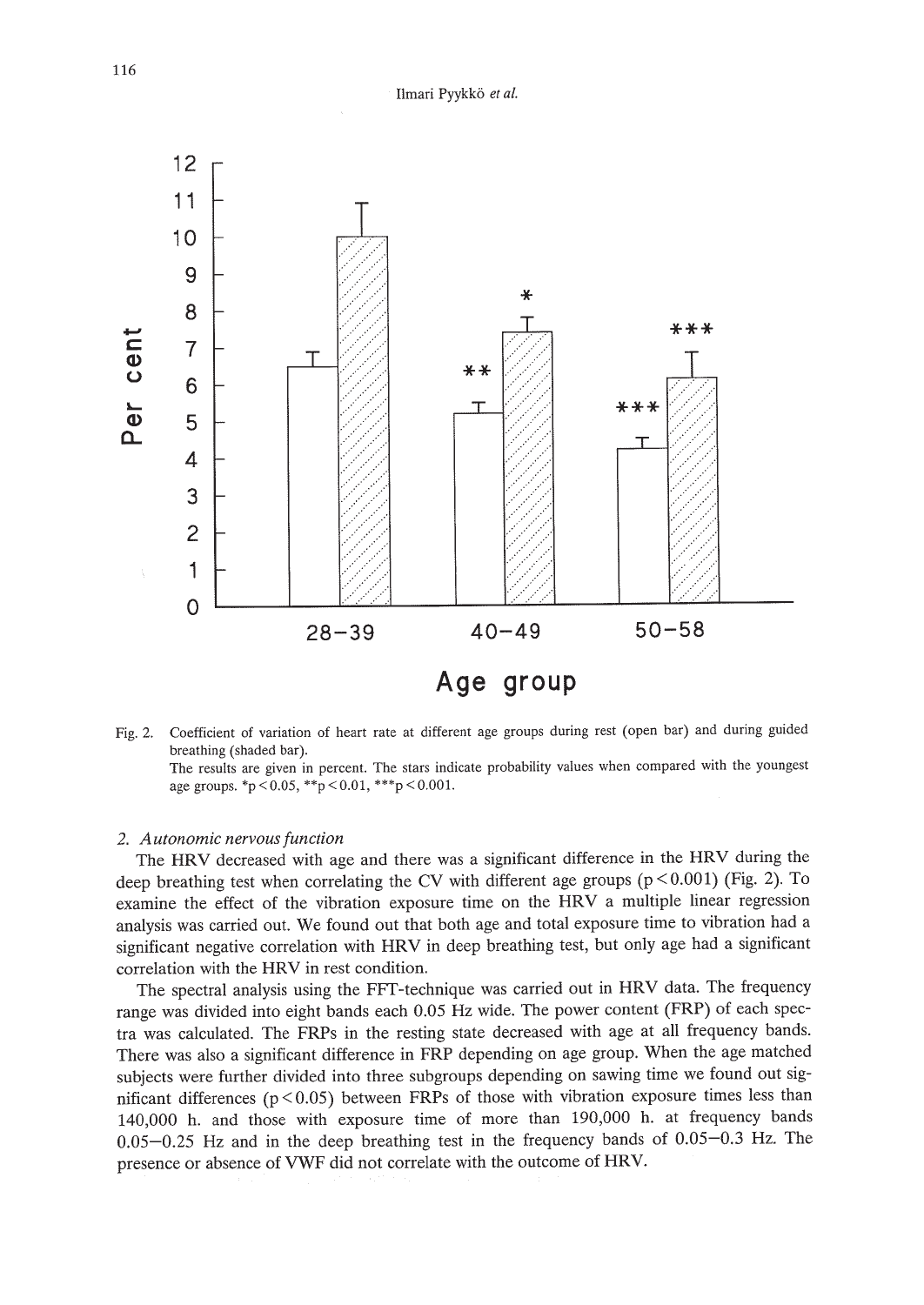## EFFECT ON EAR AND CARDIAC FUNCTION

## DISCUSSION

Advanced hearing loss in population surveys has been explained to arise from ageing, environmental factors and noise exposure. Nevertheless, the data of sensory neural hearing loss (SHL) in carefully controlled studies show remarkable case to case variation indicating that individual susceptibility plays also a significant role. So far the importance of the factors causing individual susceptibility for SHL has not been thoroughly understood. In the present study vascular disorders of fingers arising in HAV syndrome aggregated the development of SHL. Since in individual cases the regression coefficient did not alter significantly during the follow up period it seems that at present the efficacy of hearing protectors with reduced vibration acceleration level do not aggravate SHL in susceptible subjects with VWF.

The reason for the potentiating effect of VWF and SHL is not known. We have earlier speculated that vibration may cause "vasospasm" in the cochlea through autonomic vascular reflexes.<sup>4)</sup> Such changes may occur in "susceptible" subjects.<sup>1)</sup> Why does then individual ears vary with susceptibility to SHL in vibration exposed workers? One explanation for susceptibility might be that autonomic nervous activity in the subjects with VWF also inflicts with the inner ear circulation. So far this hypothesis is not proved, yet.<sup>17)</sup> We have recently developed a measuring system for human cochlear blood flow (stria vascularis) and in the near future we plan to study factors affecting SHL in vibration exposed populations.

A common mechanism might operate on finger circulation and cochlear circulation that will be biased with hand arm vibration. Thus both vascular structures are affected by vibration. Such a mechanism might be hypothesized to be line with faulty endothelin releasing and controlling factors. 18) Thus, excessive vibration of the vessels in stria vascularis, as during loud noise or HAV, may cause vasospasm in the inner ear circulation by releasing endothelin-acting vasoactive substances in the same manner as in finger circulation. Based on this hypothesis the etiology of VWF and SHL would be, in fact, analogous. Proofs for this hypothesis, both in finger circulation and in the inner ear circulations are still lacking.

The observation of stabilization of hearing during the follow up is interesting with regard to VWF. One explanations of the stabilization could be that after damaging the outer hear cells at the apical part of the cochlea, the amplifier function is lost but the inner hear cells are still functioning causing a reduced but stabilized hearing. 19) While the exposure continues the damage of outer hair cells will spread towards the apex of the cochlea as well as to base of the cochlea causing a reduction of the amplifier function at these frequencies.<sup>20,21)</sup> We therefore also analyzed 2000 Hz to see whether there would be progression of SHL at this frequency range to demonstrate that the lack of progression of hearing loss (i.e. the stabilization of the hearing) is not a real phenomenon but is due to "burning out" of the outer hair cells in wide area in cochlea. Nevertheless, we could not demonstrate that at 2000 Hz there would be a progression of SHL during the follow up time.

In audiometric evaluation the accuracy of hearing test varies about 5 dB at each frequency due to the psychophysical character of the measurement. Thus, some uncertainty is included in these calculated variables derived from several consecutive audiograms. This variability can be diminished by evaluating the hearing with regression line. We were able to show that ageing is the most significant variable causing progression of the hearing loss at present pace of work. During follow up the presence of VWF did not contribute any significant worsening of the hearing although it was of importance in the onset of the hearing loss. The lack of progression is probably due to two important changes. First, the vibration level of the chain saws have been significantly reduced since introduction of the chain saws in early  $1960's$ .<sup>4)</sup> It has reduced the severity of VWF and also secondarily reduced the distant effects of HAV. Second, the general use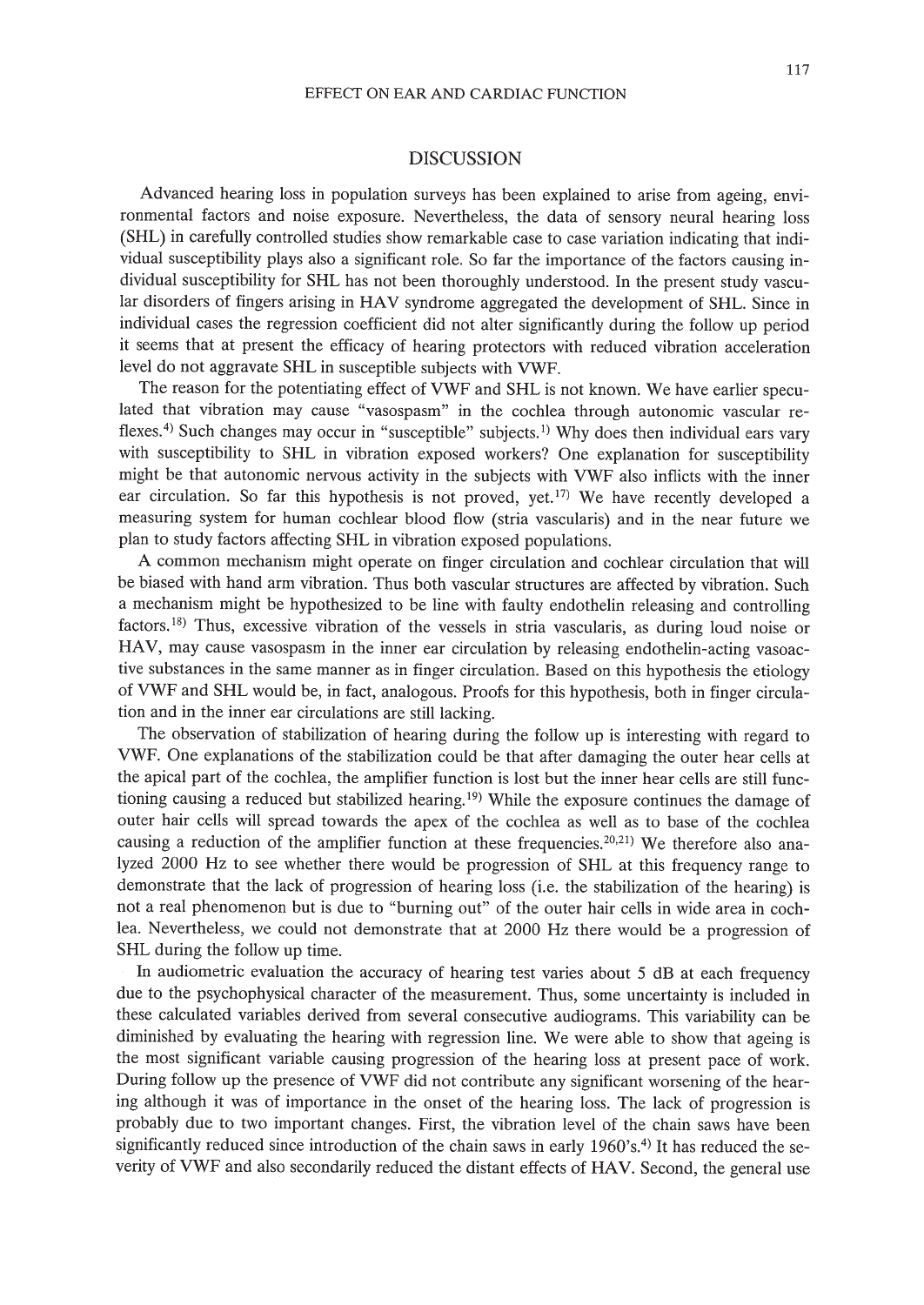of hearing protectors have diminished the noise level perceived by the inner ear. 12)

In the present study we could demonstrate that HAV may cause also distant effects to autonomic nervous system, that regulates the heart rhythm. These findings are suggestive either to a central autonomic disturbance in the brain stem or to an autonomic neuropathy in the cardiac nerves among forest workers. Same kind of changes were demonstrated previously by Japanese authors.<sup>3,9)</sup> Although the equipments for heart rate variability studies have so far been complicated, the variability itself is a very simple way to identify the function of the autonomic nervous system. Heart rate variability has been previously used in the diagnosis of primary autonomic neuropathy.22.23) Although many kinds of autonomic dysfunction symptoms have been reported in workers exposed to HAV the function of autonomic nervous system has not been studied in detail in forest workers. Clinically, the decrease of autonomic reactivity seems to be a part of ageing since elderly subjects commonly have symptoms referring to autonomic nervous system disorder, for example, syncope, anhidrosis, urinary incontinence, constipation, insomnia and weakness.23)

The variability of R-R intervals during standardized test pattern has been recommended to quantify the autonomic nervous function.  $16.22$ ) The present finding of reduced variability of R-R interval in forest workers demonstrate an existence of autonomic dysfunction linked to "nonphysiological ageing process". The HRV during deep breathing test is associated with the activity of the parasympathetic nervous system and is decreased in autonomic neuropathies. Our results suggest that prolonged exposure to vibration caused by chain saw has depressing effects on an autonomic functions.

## **REFERENCES**

- 1) Pyykk6, 1.: The prevalence and symptoms of traumatic vasospastic disease among lumberjacks in Finland: A field study. *Work Environ. Health,* 11, 118-131 (1974).
- 2) Pyykkö, I., Korhonen, O., Färkkilä, M., Starck, J. and Aatola, S.: A longitudinal study of the vibration syndrome in Finnish forestry workers. In *Vibration effects on the hand and arm in industry,* edited by Brammer, A.J. and Taylor, W., pp.157-167 (1982), John Wiley and Sons, New York.
- 3) Futatsuka, M., Takamatsu, M., Sakurai, T., Maeda, K., Esaki, H., Hirosawa, 1. and Wakaba, K.: Vibration hazards in forestry workers of the chain saw operators of a determined area in Japan. J. *Sci. Labour, 56,* 27-48 (1980).
- 4) Pyykkö, I., Färkkilä, M., Korhonen, O., Starck, J., Hoikkala, M. and Nurminen, M.: Hand-arm vibration in the etiology of noise induced permanent hearing loss in lumberjacks. *Br.* 1. *Ind. Med.,* 38, 281-289 (1981).
- 5) Iki, M., lshizaki, H., Pyykk6, I, Aalto, H. and Starck, J.: Effect of chain saw noise and vibration on postural stability. In *Proceedings of 6th International Conference of Hand-Arm Vibration,* edited by Dupuis, H., Christ, E., Sandover, D.J., Taylor, W. and Okada, A., pp.499-506 (1993), Druckerzentrum Sutter & Partner Gmbh, Essen.
- 6) Pyykk6, 1. and Starck, J.: Combined effects of noise, vibration and visual field stimulation on electrical brain activity and optomotor responses. *Int. Arch. Occup. Environ. Health,* 56,147-159 (1985).
- 7) Kaheinen, P., Korpi, E., Pyykkö, I. and Mäntysalo, S.: Hippocampal theta rhythm in rat lines selected for differences in ethanol-induced motor impairment. *Pharmacol. Biochem. Behav.,* 30, 177-181 (1988).
- 8) Heinonen, E., Färkkilä, M., Forström, J., Antila, K., Jalonen, J., Korhonen, O. and Pyykkö, I.: Autonomic neuropathy and vibration exposure in forestry workers. *Br.* J. *Ind. Med.,* 44, 412-416 (1987)
- 9) Pyykkö, I.: Vibration-induced dysfunction of the autonomic nervous system: does it exist? A review, with special emphasis on the Japanese literature. J. *Low Freq. Noise Vibration,* 1, 123-128 (1983).
- 10) Koskimies K., Pyykk6, 1., Starck, J. and Inaba, R.: Vibration syndrome among Finnish forest workers between 1972 and 1990. *Int. Arch. Occup. Environ. Health,* 64, 251-256, (1992).
- 11) Pyykk6, 1., Starck, J. and Pekkarinen, J.: Further evidence for the linkage between permanent hearing loss and digital vasospasm in subjects exposed to noise and vibration. *Am.* J. *Otolaryngol.,* 7, 391-398 (1986).
- 12) Pyykk6, 1., Koskimies, K., Starck, J., Pekkarinen, J. and lnaba R.: Risk factors in the genesis of sensory neural hearing loss in Finnish forestry workers. *Br.* J. *Ind. Med.,* 46, 439- 446, (1989).